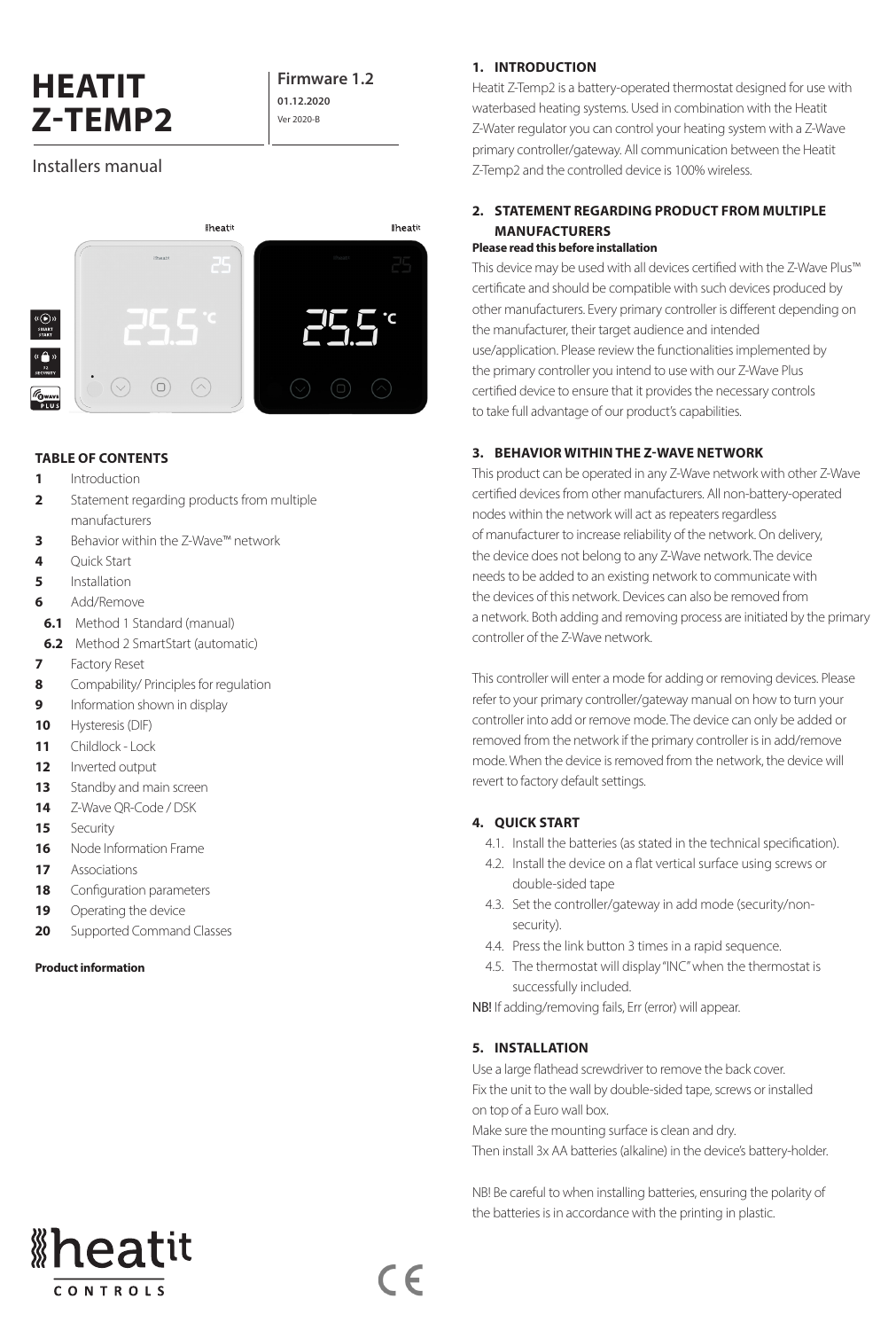

#### **6. ADD/REMOVE**

There are two ways to add your devices in a Z-Wave network.

#### **6.1.** Method 1: standard (manual)

Please refer to your primary controller/gateway manual on how to enter add/remove mode. The device can only be added or removed from the network if the primary controller is in add/remove mode. When the primary controller/gateway is set to add/remove mode press the link button on the thermostat 3 times in a rapid sequence.

#### **6.2.** Method 2: SmartStart (automatic)

Please refer to your primary controller/gateway to see if SmartStart is supported by the controller. SmartStart enabled products can be added into a Z-Wave network by scanning the Z-Wave QR-Code present on the product with a controller providing SmartStart inclusion. No further action is required and the SmartStart product will be added automatically within 10 minutes of being switched on in the network vicinity.

Enter SmartStart modus from your primary controller.

With the batteries for the devices taken out of the device. Scan the QRcode on back of the device, then follow the gateway instructions.

If the device already belongs to a network, follow the removing process before adding it in your network. Otherwise, the adding of this device will fail. When the device is removed from the network, the device will revert to factory settings.



#### **7. FACTORY RESET**

By pressing and holding the link button for 20 seconds, the thermostat will perform a complete factory reset. rES will be displayed. NB! Please use this procedure only when the primary controller/ gateway is missing or otherwise inoperable.

### **8. COMPABILITY / PRINCIPLES FOR REGULATION Water based heating**

The thermostat uses temperature readings retrieved from the internal sensor. Heatit Z-Temp2 is designed to work together with water based heating solutions. Heatit recommends using Heatit Z-Temp2 together with Heatit Z-Water. These two products allow for an advanced water based heating solution by using a Z-Wave enabled controller. This is a "wire-free" solution which save both time and money. All the communication between Heatit Z-Temp2 and the controlled device is wireless. The range can be extended using Heatit Z-Repeater or any other device that supports routing. This makes our water based solutions a good addition to your existing or new home automation system.

#### **Electrical heating**

Heatit Z-Temp2 could also be used in situations where a traditional electrical thermostat is not suited. The battery-operated thermostat can be used together with Heatit Z-Relay or any other relay device installed in a remote location. Rehabilitation could be done using this solution to avoid unnecessary wiring.

#### **9. INFORMATION SHOWN IN DISPLAY**

The thermostat benefits from two screens.

#### **The main screen**

The main screen displays measured temperature readout or relative humidity. You can switch between the humidity and measured temperature by pressing the center button while display is active. The temperature and humidity can be calibrated using parameter 4 and 5 respectively. When childlock is active, there will displayed a lock icon adjacent to the Celsius icon.

#### **Secondary screen**

This screen displays the setpoint temperature when the thermostat is in heating mode. When the thermostat mode is turned OFF, the thermostat will not use this display. To turn ON or OFF the thermostat you need to hold center button for 10 seconds, or use Z-Wave command Basic or Thermostat mode.

#### **Connecting to an external relay**

After the device is added to your Z-Wave gateway you will need to link the thermostat to the device that is going to control the heating. This is done by using association groups from the thermostat's root device (EP0) with Group 3 (ON/OFF Control) towards your actuator device (using Multichannel or Single channel, based on the controlled device type.

\*To set associations in your primary controller/gateway, please refer to your primary controller/Z-Wave gateway for more information.

#### **10. HYSTERESIS (DIF)**

You can make changes to the hysteresis in the thermostat via the parameter. This means that you can changes the hysteresis from 0,3°C up to max 3,0°C. Default is 0,5°C.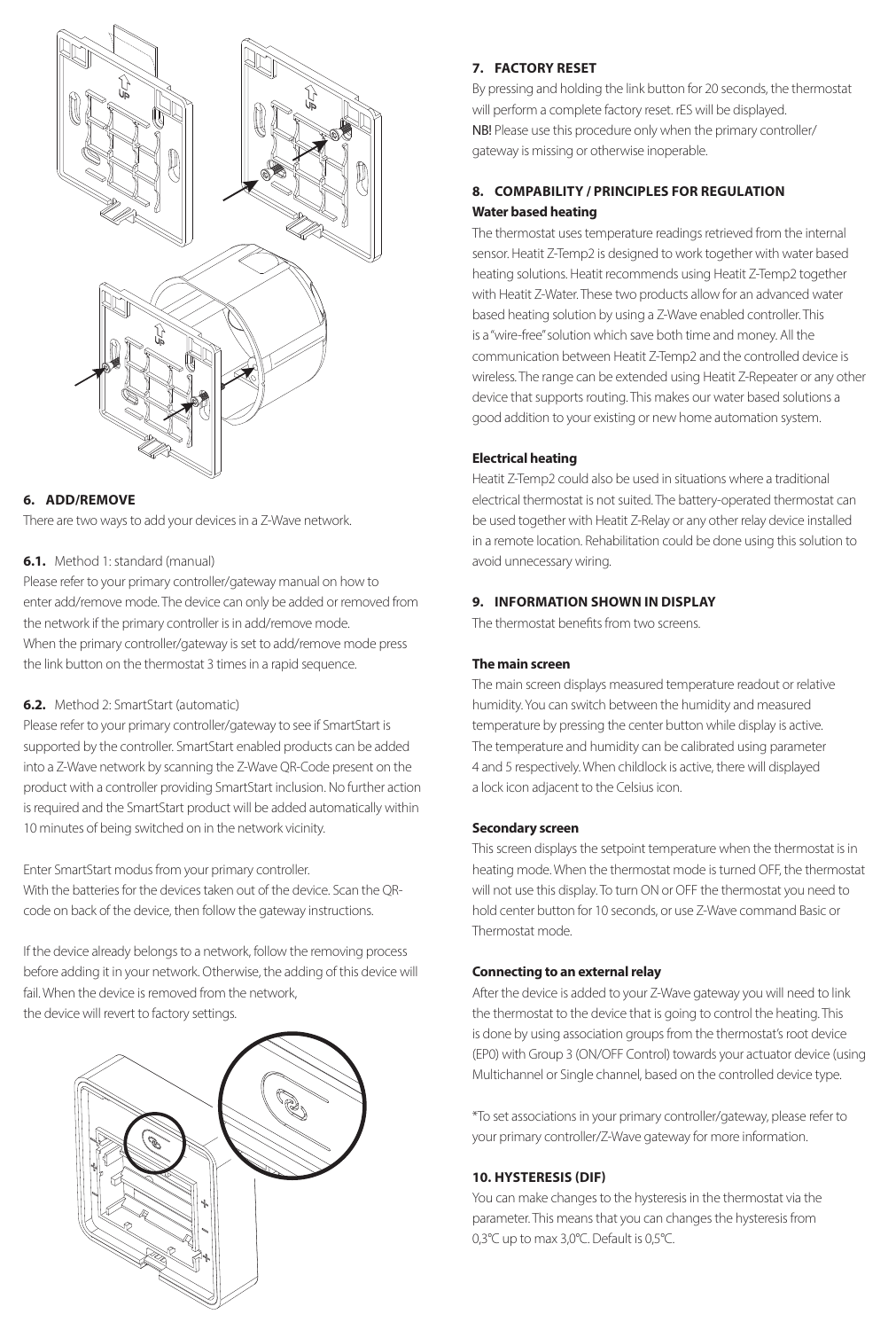#### **11. CHILD LOCK - LOC**

By pressing Left and Right (down and up buttons for 10 seconds, the thermostat will display LOC. Child lock is now activated, and the lock icon will be lit up when the display is active. Trying to make changes from the display is not possible within this modus. Changes with the Z-Wave controller is still possible. Refer to your primary controller/gateways user manual on how to change the setpoint.

Child lock is deactivated by pressing Left and Right (down and up) buttons for 10 seconds, the thermostat will display oPn. The lock symbol is no longer lit when the display is active, and now you can make changes using buttons.

### **12. INVERTED OUTPUT**

The thermostat can invert its signal sent to external relays. This allows users to use the Heatit Z-TEMP2 together with other systems. You can change this behaviour using a quick feature in the thermostat or, using Parameter 15 "Inverted Output".

Changing the behaviour,

- From physical device by holding centre and right button for 10 sec.
- From gateway by changing parameter 15 (for more information regarding the configuration parameter, see chapter "Configuration Parameters").

The thermostat will display "HEA" for regular operation, and "COO" for inverted operation. You can check what mode you are using by holding centre button for 10 seconds.

#### **13. STANDBY AND MAIN SCREEN**

When the thermostat remains untouched for a while, it will automatically go to standby screen. Due to power saving settings, while in standby, the display will be turned off. The proximity sensor will activate the thermostat when proximity is sensed. You can also activate the thermostat manually by pressing any button.

### **14. Z-WAVE QR-CODE / DSK**

The QR Code is needed when including using S2-Security or SmartStart. The Z-Wave DSK can be found in the QR-Code and is located;

- 1. On the back of wall mount (above the battery compartment).
- 2. Inside the packaging attached on the note.
- 3. On the product packaging.

#### **15. SECURITY**

The S2 security enhances Z-Wave Plus with an additional layer of AES 128 bit encryption of the wireless Z-Wave communication to prevent hacking and man-in-middle attacks on the home network. The Heatit Z-Temp2 supports S2 and has a Z-Wave DSK QR-Code label that may be used when the module is added to the Z-Wave home network. The primary controller will ask for a 5-digit Code, which can be found underneath the QR-Code. The primary controller will then ask you to confirm the rest of the code that is contained in the QR-Code.

### **16. NODE INFORMATION FRAME**

The node information frame is the business card of a Z-Wave device. It contains information about the device type and its technical features. The add and remove procedure of the device is confirmed by sending out a node information frame. Besides this, it may be necessary for certain network operations to send out a node information frame.

#### **17. ASSOCIATIONS**

Z-Wave devices interact with other Z-Wave devices. The relationship between one device controlling another device is called an association. In order to control a subordinate device, the controlling device needs to maintain a list of devices that will receive controlling commands. These lists are called "Association Groups". They are always related to the specific event triggered (e.g., sensor reports). In case the event is triggered, all devices stored in the respective association group will receive a joint wireless command.

### **SETTING AND REMOVING ASSOCIATIONS**

Associations may be assigned and removed via Z-Wave commands. Please refer to your primary controller/Z-Wave gateway for more information.

#### **ASSOCIATION GROUPS**

| <b>ROOT DEVICE</b>                                               | <b>THE MAIN THERMOSTAT DEVICE</b>                                                                                                                                                                                                                                                                                                                                                                                                                                                                                                                                                                                                                                                                                                                                                                  |
|------------------------------------------------------------------|----------------------------------------------------------------------------------------------------------------------------------------------------------------------------------------------------------------------------------------------------------------------------------------------------------------------------------------------------------------------------------------------------------------------------------------------------------------------------------------------------------------------------------------------------------------------------------------------------------------------------------------------------------------------------------------------------------------------------------------------------------------------------------------------------|
| Group 1<br>I ifeline<br>Group <sub>2</sub><br>Temperature Report | Lifeline. (Normally used by the Z-Wave<br>Controller) Sends:<br>- Battery Report (sent when battery runs low).<br>- Notification Report (sent first time power on).<br>- Device Reset Locally Notification (sent if device<br>is reset).<br>- Indicator Report<br>- Thermostat Mode Report (sent when mode<br>changed from panel).<br>- Thermostat Setpoint Report (sent when<br>setpoint changed from panel).<br>- Thermostat Operating State Report (sent when<br>heating should be active).<br>- Heating - when external relay is turned ON,<br>in Standard Output<br>- Cooling - when external relay is turned ON,<br>in Inverted Output.<br>- Sensor Multilevel Report (periodical reports).<br>- Protection Report (childlock activated/<br>deactived from panel).<br>Max. nodes in group: 5 |
| Group 3<br>ON/OFF Control                                        | Multilevel Sensor Report (internal measured<br>temperate and measured relative humidity).<br>Max. nodes in group: 5<br>Binary Switch Set (normally used to control<br>external relays).<br>Sends:<br>$0x00 =$ OFF<br>$0xFF = ON$<br>Max. nodes in group: 5                                                                                                                                                                                                                                                                                                                                                                                                                                                                                                                                         |

### **18. CONFIGURATION PARAMETERS**

Z-Wave products are supposed to work out of the box after inclusion. Some configuration of a device can alter the functionality to better serve the user's needs or unlock further enhanced features.

#### **Parameter 1,** Parameter Size 2. **Temperature/ Humidity report interval** Used to adjust the time between report interval for Temperature and humidity reports.

| <b>VALUE</b> | <b>ONLY</b> | READ- ADVANCED ALTERING | <b>CAPABILITIES</b> | <b>DESCRIPTION</b>   |
|--------------|-------------|-------------------------|---------------------|----------------------|
| 30 to 32 767 |             |                         |                     | 30 to 32 767 seconds |

(Default 900)

### **Parameter 2,** Parameter Size 2. **Temperature delta value**

| <b>VALUE</b> | <b>ONLY</b> | <b>READ- ADVANCED ALTERING</b> | <b>CAPABILITIES</b> | <b>DESCRIPTION</b>                                        |
|--------------|-------------|--------------------------------|---------------------|-----------------------------------------------------------|
|              |             |                                |                     | Reporting tempe-<br>rature based on<br>change is disabled |
| 5 to 50      |             |                                |                     | $0.5$ to $5^{\circ}$ C<br>(Default 10, 1.0°C)             |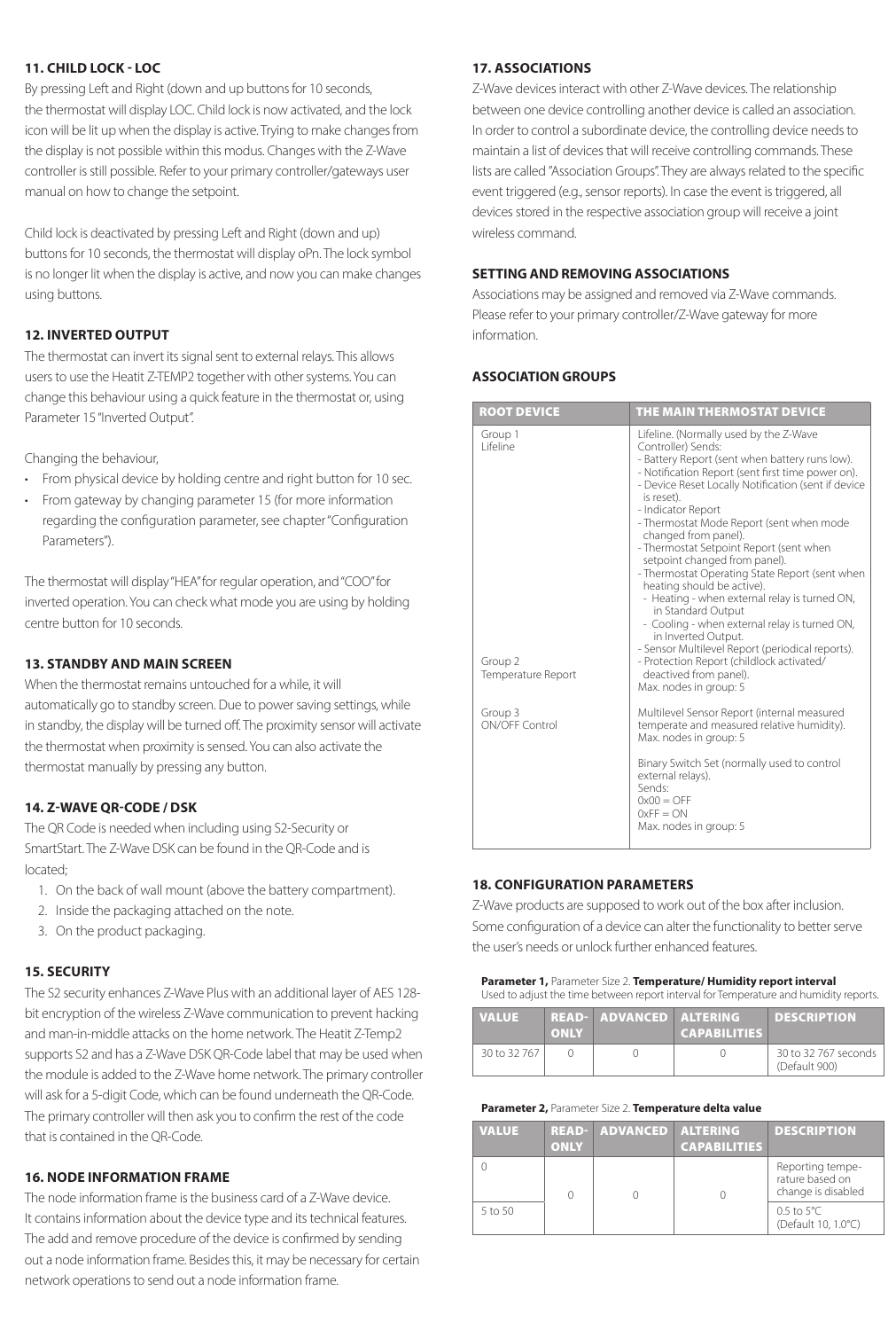#### **Parameter 3,** Parameter Size 2. **Humidity delta value**

| <b>VALUE</b> | <b>ONLY</b> | <b>READ- ADVANCED ALTERING</b> | <b>CAPABILITIES</b> | <b>DESCRIPTION</b>                                        |
|--------------|-------------|--------------------------------|---------------------|-----------------------------------------------------------|
|              |             |                                |                     | Reporting tempe-<br>rature based on<br>change is disabled |
| 5 to 50      |             |                                |                     | 5 to 50%<br>(Default 10, 10%)                             |

#### **Parameter 4,** Parameter Size 2. **Temperature offset settings** Calibrate the internal sensor. **NB!** To set negative values; 65 535 – desired value  $+1$ .

| <b>VALUE</b>    | <b>ONLY</b> | READ- ADVANCED ALTERING | <b>CAPABILITIES</b> | <b>DESCRIPTION</b>                            |
|-----------------|-------------|-------------------------|---------------------|-----------------------------------------------|
| $-100$ to $100$ |             |                         |                     | $-100$ to $100^{\circ}$ C<br>(Default 0, 0°C) |

#### **Parameter 5,** Parameter Size 2. **Humidity offset settings**

Offsets the measured relative humidity. **NB!** To set negative values; 65 535 – desired value + 1.

| <b>VALUE</b>    | <b>ONLY</b> | READ- ADVANCED ALTERING | <b>CAPABILITIES</b> | <b>DESCRIPTION</b>            |
|-----------------|-------------|-------------------------|---------------------|-------------------------------|
| $-100$ to $100$ |             |                         |                     | -10 to 10%<br>(Default 0, 0%) |

#### **Parameter 6,** Parameter Size 2. **Proximity sensor retrigger interval**

| <b>VALUE</b> | <b>ONLY</b> | READ- ADVANCED ALTERING | <b>CAPABILITIES</b> | <b>DESCRIPTION</b>                           |
|--------------|-------------|-------------------------|---------------------|----------------------------------------------|
| 2 to 270     |             |                         |                     | 2 to 270 seconds<br>(Default 10, 10 seconds) |

#### **Parameter 7,** Parameter Size 2. **Proximity sensor Enable / Disable** Choose if proximity sensor is used or not.

| <b>VALUE</b> | ONLY | <b>READ- ADVANCED ALTERING</b> | <b>CAPABILITIES</b> | <b>DESCRIPTION</b> |
|--------------|------|--------------------------------|---------------------|--------------------|
|              |      |                                |                     | Disable            |
|              |      |                                |                     | Enable (Default)   |

#### **Parameter 8,** Parameter Size 2. **LED maximum brightness** Adjust the backlight of LCD display.

| <b>VALUE</b>       | <b>ONLY</b> | READ- ADVANCED ALTERING | <b>CAPABILITIES</b> | <b>DESCRIPTION</b>            |
|--------------------|-------------|-------------------------|---------------------|-------------------------------|
| 0 <sub>to</sub> 99 |             |                         |                     | 0 to 99%<br>(Default 50, 50%) |

**Parameter 9,** Parameter Size 2. **LED turned on before timeout** Adjust the time from proximity sensor / display touched until display goes to sleep.

| <b>VALUE</b> | <b>ONLY</b> | <b>READ- ADVANCED ALTERING</b> | <b>CAPABILITIES</b> | <b>DESCRIPTION</b>                         |
|--------------|-------------|--------------------------------|---------------------|--------------------------------------------|
| 3 to 300     |             |                                |                     | 3 to 300 seconds<br>(Default 3, 3 seconds) |

#### **Parameter 10,** Parameter Size 2. **Temperature Control Hysteresis** Adjust the delta values for the thermostat to turn on off heating.

| <b>VALUE</b> | <b>LONLY</b> | READ- ADVANCED ALTERING | <b>CAPABILITIES</b> | <b>DESCRIPTION</b>                           |
|--------------|--------------|-------------------------|---------------------|----------------------------------------------|
| 3 to 30      |              |                         |                     | $0.3$ to $3^{\circ}$ C<br>(Default 5, 0.5°C) |

#### **Parameter 11,** Parameter Size 2. **Minimum Temperature Limit** Set the mimum temperature limit.

| <b>VALUE</b> | <b>ONLY</b> | <b>READ- ADVANCED ALTERING</b> | <b>CAPABILITIES</b> | <b>DESCRIPTION</b>                        |
|--------------|-------------|--------------------------------|---------------------|-------------------------------------------|
| 50 to 400    |             |                                |                     | 5 to 40 $^{\circ}$ C<br>(Default 50, 5°C) |

#### **Parameter 12,** Parameter Size 2. **Maximum Temperature Limit** Set the maximum temperature limit

| <b>VALUE</b>  | <b>ONLY</b> | <b>READ- ADVANCED ALTERING</b> | <b>CAPABILITIES</b> | <b>DESCRIPTION</b>                          |
|---------------|-------------|--------------------------------|---------------------|---------------------------------------------|
| $50$ to $400$ |             |                                |                     | 5 to 40 $^{\circ}$ C<br>(Default 400, 40°C) |

#### **Parameter 13,** Parameter Size 2. **External Relay & Operating State update interval**  Set time on how often the devices sends Binary Switch Set and

| bet time on money often the acyrecs senios binary by men bet and them rostat model to gate may. |      |                                |                     |                                      |  |  |
|-------------------------------------------------------------------------------------------------|------|--------------------------------|---------------------|--------------------------------------|--|--|
| <b>VALUE</b>                                                                                    | ONLY | <b>READ- ADVANCED ALTERING</b> | <b>CAPABILITIES</b> | <b>DESCRIPTION</b>                   |  |  |
|                                                                                                 |      |                                |                     | Sends only when<br>changed (Default) |  |  |
| 1 to 240                                                                                        |      |                                |                     | 1 to 240 minutes $+$<br>When changed |  |  |

### **Parameter 14,** Parameter Size 2. **Report when presence is detected**

Decides if the thermostat sends temperature when presence is detected.

| <b>VALUE</b> | <b>READ-</b><br><b>ONLY</b> | <b>ADVANCED</b> | <b>ALTERING</b><br><b>CAPABILITIES</b> | <b>DESCRIPTION</b>                                                                          |
|--------------|-----------------------------|-----------------|----------------------------------------|---------------------------------------------------------------------------------------------|
|              |                             |                 |                                        | Do not report to<br>gateway when<br>presence is detected,<br>only at interval.<br>(Default) |
|              |                             |                 |                                        | Send temperature<br>report to gateway<br>when presence is<br>detected.                      |

#### **Parameter 15,** Parameter Size 2. **Inverted output** Decides if the relay output should be inverted.

| <b>VALUE</b> | ONLY | READ- ADVANCED ALTERING | <b>CAPABILITIES</b> | <b>DESCRIPTION</b> |
|--------------|------|-------------------------|---------------------|--------------------|
|              |      |                         |                     | Disabled (Default) |
|              |      |                         |                     | Fnable             |

### **19. OPERATING THE DEVICE**

#### **No Multi Channel support/ Multichannel support:**

Besides the mandatory command classes, Heatit Z-Temp2 has support for following command classes:

#### **Thermostat Mode**

It is possible to change the operating mode of the thermostat by sending a Thermostat Mode Set command. Uses the following values; 0x00 = OFF (Thermostat regulation is deactivated)

0x01 = Heating Mode (Thermostat regulation is active)

#### **Thermostat Setpoint Command Class**

When a Thermostat Setpoint Set command is received by the root device, it sets the actual setpoint for heating mode.

#### **Basic Command Class**

A Basic Set to the root endpoint will change the thermostat mode. Uses the following values; 0x00 = OFF (Thermostat regulation is deactivated)

0x01 = Heating Mode (Thermostat regulation is active)

#### **Multilevel Sensor Report**

The device sends Multilevel Sensor Reports to indicate measured temperature and relative humidity. The device will send a humidity and temperature report when powered on after a power loss.